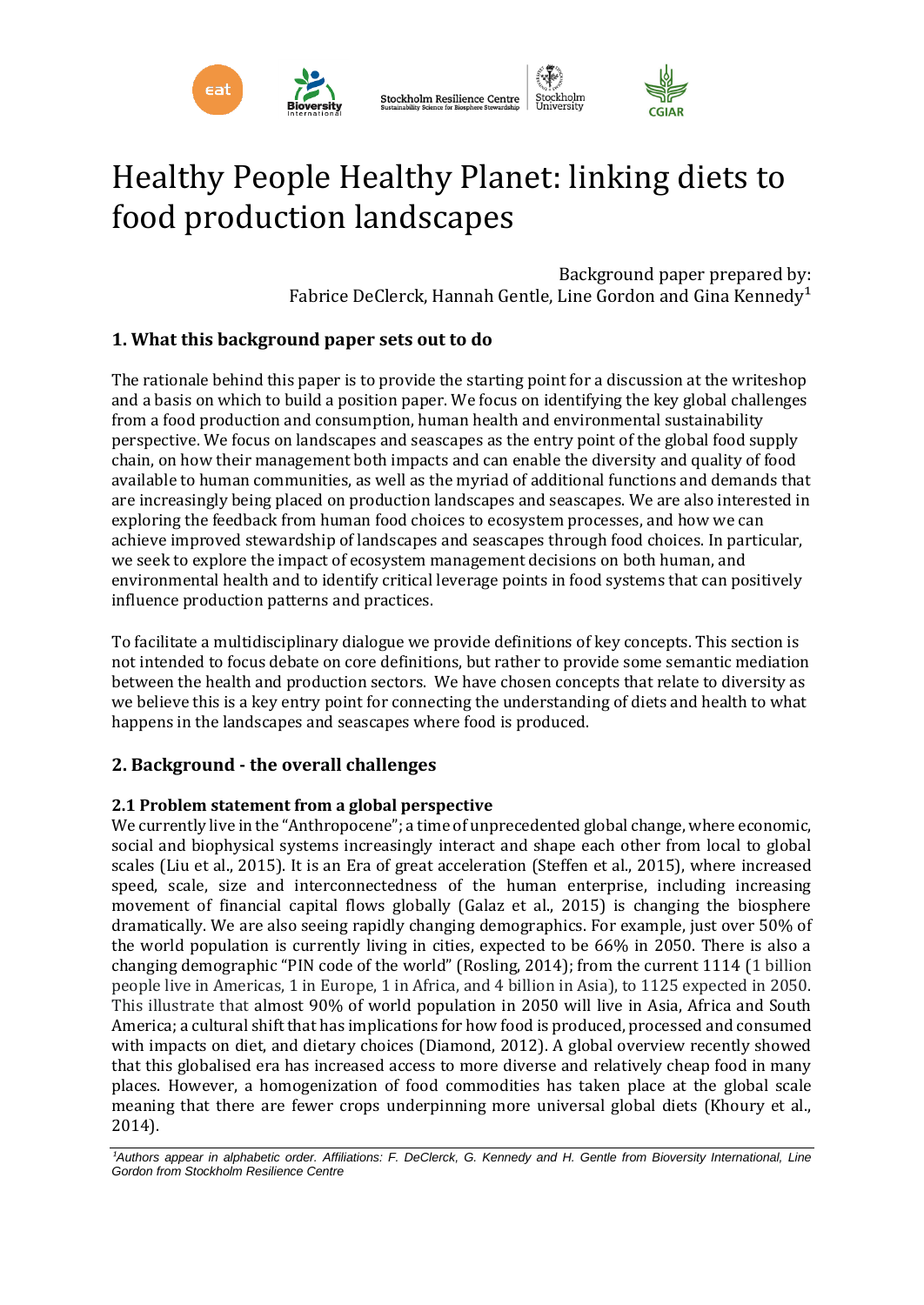Interestingly, the crops that are expanding the most are relatively low in nutrition (Khoury et al., 2014). The reduction in diversity of species compositions that are foundational for our diets threatens to undermine the resilience of global food production at a time when we see increasing magnitude and frequency of extreme events (Fischer and Knutti, 2015), as well as uncertainties in the behavior of global dynamics and interconnections, including trade (Liu et al., 2015). A similar homogenization can also be seen among actors in the global food system. For example, Howard (2009) illustrated that there are only 6 companies globally that basically drive the whole seed sector. A recent analysis also showed that only 13 companies are responsible for up to 16% of the total global fish catch, and up to 40% of the largest and most valuable stocks (Österblom et al., 2015). We thus see a food system, and actors that are getting more homogenised, but also a system that is highly interconnected; both with regard to the genetic resources that underpins the global food system (Khoury et al., 2015), and with regards to key actors in the system.

## **2.2. Problem statement from the diet and food systems perspectives**

Rising incomes, globalization and urbanization are driving dietary transitions in which diets are shifting in ways that have substantial consequences for both the nutritional status and health of the world population as well as for ecosystems (Tilman and Clark, 2014). Globally, over 800 million people still face chronic undernutrition (FAO, IFAD and WFP, 2014) while two billion suffer from one or more micronutrient deficiencies (e.g. iron deficient anemia). Often malnutrition extremes, such as stunting in children and overweight adults are experienced concurrently. Countries experiencing multiple forms of malnutrition, including under-five stunting, anemia in women of reproductive age and adult overweight are considered the new normal (Haddad et al., 2015). At the same time there is an alarmingly fast paced increase in noncommunicable diet-related diseases (diabetes, hypertension), with diet related health problems now topping the charts of the global burden of disease (Forouzanfar et al., 2015).

While links between what happens in the production landscape or seascape, and how consumers behave involves complicated interactions across the full food chain, an in-depth global overview of these two sides highlights that production systems are currently unable to provide the basic elements for what has been deemed a minimal risk, health promoting diet (Forounzanfar et al., 2015). Recent meta-analysis of dietary intakes found a concomitant increase in consumption of both healthy (e.g. fresh fruits and vegetables, whole grains) and unhealthy (e.g. processed meat products, trans-fats, free sugars) dietary components (Imamura et al., 2015). When crop production trend data is viewed from a nutrition lens, there are large increases over the last several decades in oil crops but also vegetables and tree nut crops, with the nutritional ranking of these trends based on the index by Murray running from "harmful through to protective"(Remans et al., 2015).

Consumption of processed foods is a growing trend. The food industry generates a wide array of diverse products for the consumer, many of which are aimed at speed and convenience of food preparation. Similar products are often marketed in a diverse array of choices, however many of the products have at their base very few ingredients. Breakfast cereals, for example, offer consumers over one hundred choices however, the majority of this wealth of "choice" is based on the same primary ingredients; rice, wheat or maize and sugar. Ingredients such as nuts and fruits are added in very minor quantities to make the choice seem healthier. In East and Southern Africa, processed foods now constitute nearly 40 percent of the entire food budget of households, and nearly 70 percent of purchased food (Tschirley et al., 2014). Monteiro and colleagues, have measured the level of ultra-processed foods in the diet as one indicator of reduced diet quality in Brazil. In this research a higher caloric share of ultra-processed products is associated with lower protein, lower fiber, higher free sugar, higher fat (including saturated fat), and higher energy density (Monteiro, 2011).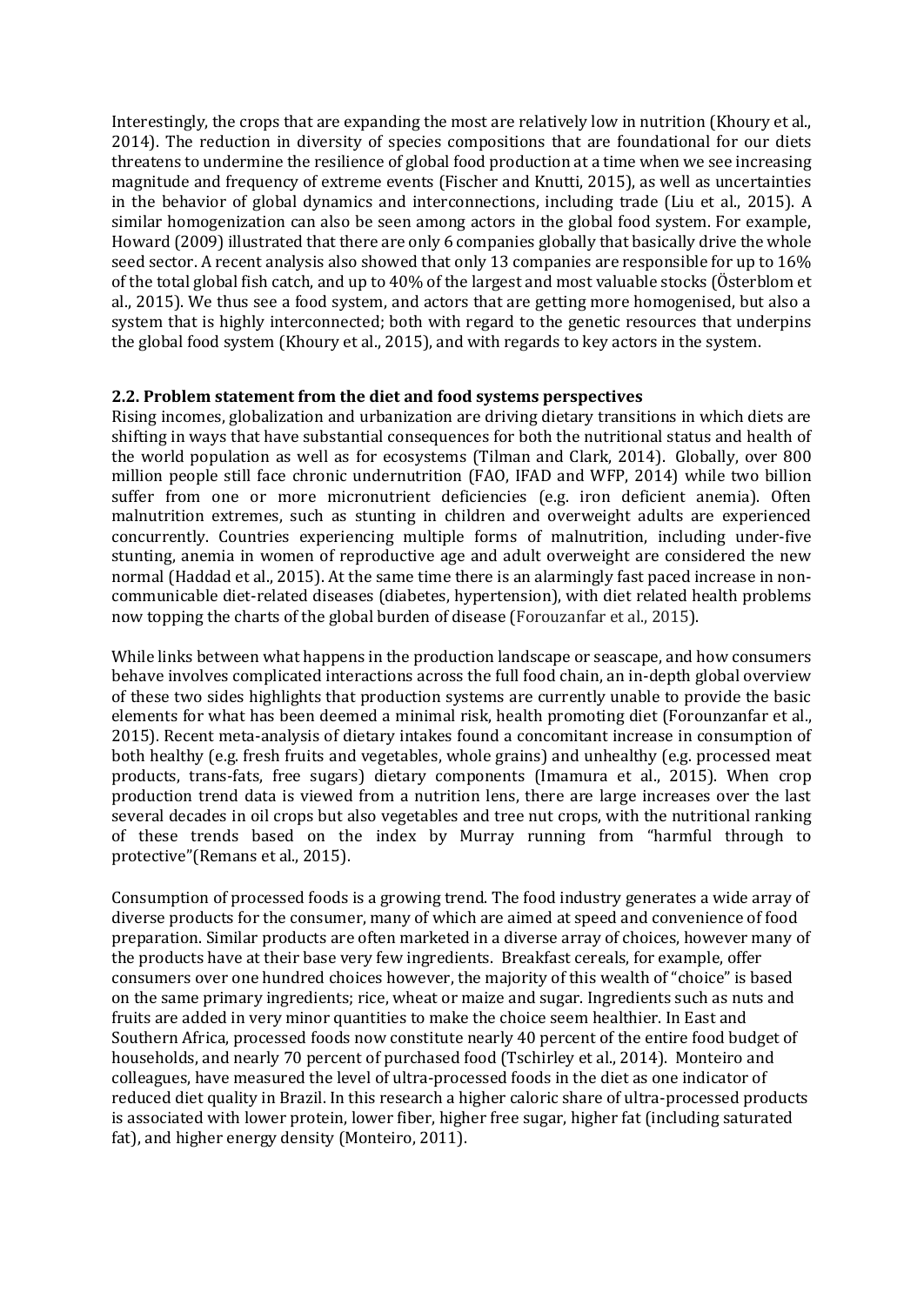While the health effects of consumption of processed food are beginning to be understood, they are rarely coupled with environmental impacts such as environmental costs of transportation, plastic packaging, and narrowing of food biodiversity. There is a need to reorient food production and marketing systems to a more nutritionally meaningful diversity by directing focus on truly diverse and healthy dietary patterns and increasing nutrition education. Consumers need to become aware of and actively involved in the discussion of potential negative health impacts of highly processed foods, and also build a greater understanding of the impact of processed food products on the environment to build awareness and adoption of more sustainable food purchasing practices.

#### **2.3 Problem statement from the ecosystems and environment perspectives**

The global scale of agriculture, and the dominance of high input food production practices, have spillover effects that are measurable in our oceans, lakes and rivers, on natural habitat and protected areas, and even on our climate. For example, production activities (e.g. agriculture, forestry, grazing on rangelands) occupy almost 40% of the terrestrial landscape (Foley et al., 2011), and 29% of the global marine fisheries are overfished and 61% fully exploited (FAO, 2014). The impact of food production and consumption patterns on the biosphere is already staggering; being the largest driver for loss of biodiversity and its ecosystem services (Millennium Ecosystem Assessment, 2005), as well as a principle driver of breaching multiple planetary boundaries (Rockström et al., 2009, Steffen et al., 2015), and consequent socioecological regime shifts (Rocha et al., 2015). Increasingly, many of these impacts are exhibiting feedback effects in the form of decreased water quality, air quality, and disease, both communicable (avian bird flu), and non-communicable (diabetes and cardiovascular diseases).

While current food production techniques are often criticized for the negative environmental, and now health impacts, there is an opportunity to repair this damage by shifting our singular focus on the food production functions of agricultural landscapes and recognizing their capacity to provide multiple goods and services including the raw materials of a healthy and diverse diet, improvements in water quality, reduced impacts on climate change, and habitat for wild biodiversity amongst others. The lack of current governance arrangements to consider the full and differential dimensions of food system functions—economic, ecological, and social—at appropriate scales is one of the major aspects behind current food insecurity and loss of resilience (Hodbod and Eakin, 2015). Multifunctionality can thus be seen as a core of the concept of landscape and seascape food production.

Multifunctionality of food production includes three required functions: (1) the production of diverse foods, fibers and fuels that are the basis of healthy diets and productive livelihoods; (2) securing and supporting the resilience and sustainability of ecosystem services that are the basis of production systems (e.g. pollination, pest control, soil nutrient cycling, genetic resources, reproduction habitats for fisheries), and (3) other ecosystem services that can be provided by food producing landscapes and seascapes including habitat for wild biodiversity, regulation of extreme climate events, downstream water quality, and cultural identity for example. The impacts of services provided by production systems on human health as mediated by the diet and disease pathways are receiving increasing attention by the research and development community for their influence in decision making and impact.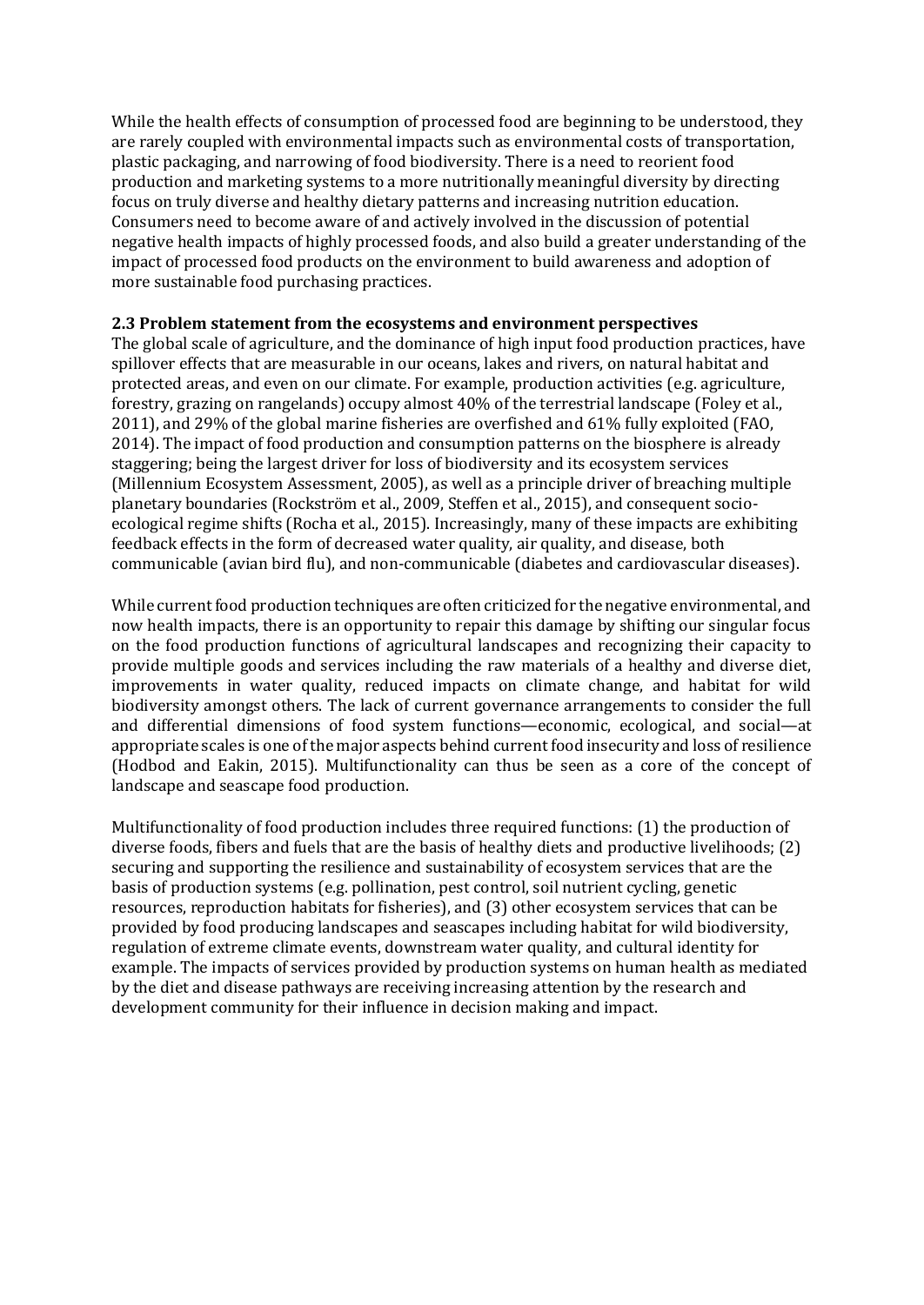

*Figure 1: Garbach et al. (in review) explored the trade-offs between food production (yield) and nine ecosystem services in five systems of agricultural intensification. While there is evidence that some management practices can lead to yield decreases (particularly in conservation and organic agriculture), there is also ample evidence that these systems can be managed to simultaneously increase both yield and the provision of ecosystem services. The study also found however, that there was insufficient empirical research explicitly considering the multifunctionality of these systems.*

Securing changes in food production systems will require a multi-sectoral approach that recognizes the multiple influences on farmer choice. And while research on production systems typically focuses on that choice, including improved seeds, plant nutrition, plant protection, and field based technologies to increase yields, there is growing interest in understanding the influence of human, and environmental health sectors on the production side of the food system.

# **Overall challenge:**

The overall challenge is to identify how multifunctionality, and its contribution to human and environmental health can be *understood*, *recognized, and communicated* so that *incentives can be developed* for food producers and consumers to *become stewards of the biosphere* in ways that are economically and socially viable, attractive, and resilient.

We therefore need to understand:

- the multiple benefits generated in food producing land- and seascapes, including the management of public goods beyond mere yields with beneficiaries far beyond the farm scale
- the relation between this multifunctionality at landscape/seascape entry point to human diets and health
- the impact of diet on human health, and how production systems are "calibrated" to meet requirement of healthy diets
- which incentives or driving forces are effective means to assist farmers in becoming stewards of broader functions than food production/yields
- how many of the concepts are applicable across individual to global scales and how these incentives can be scalable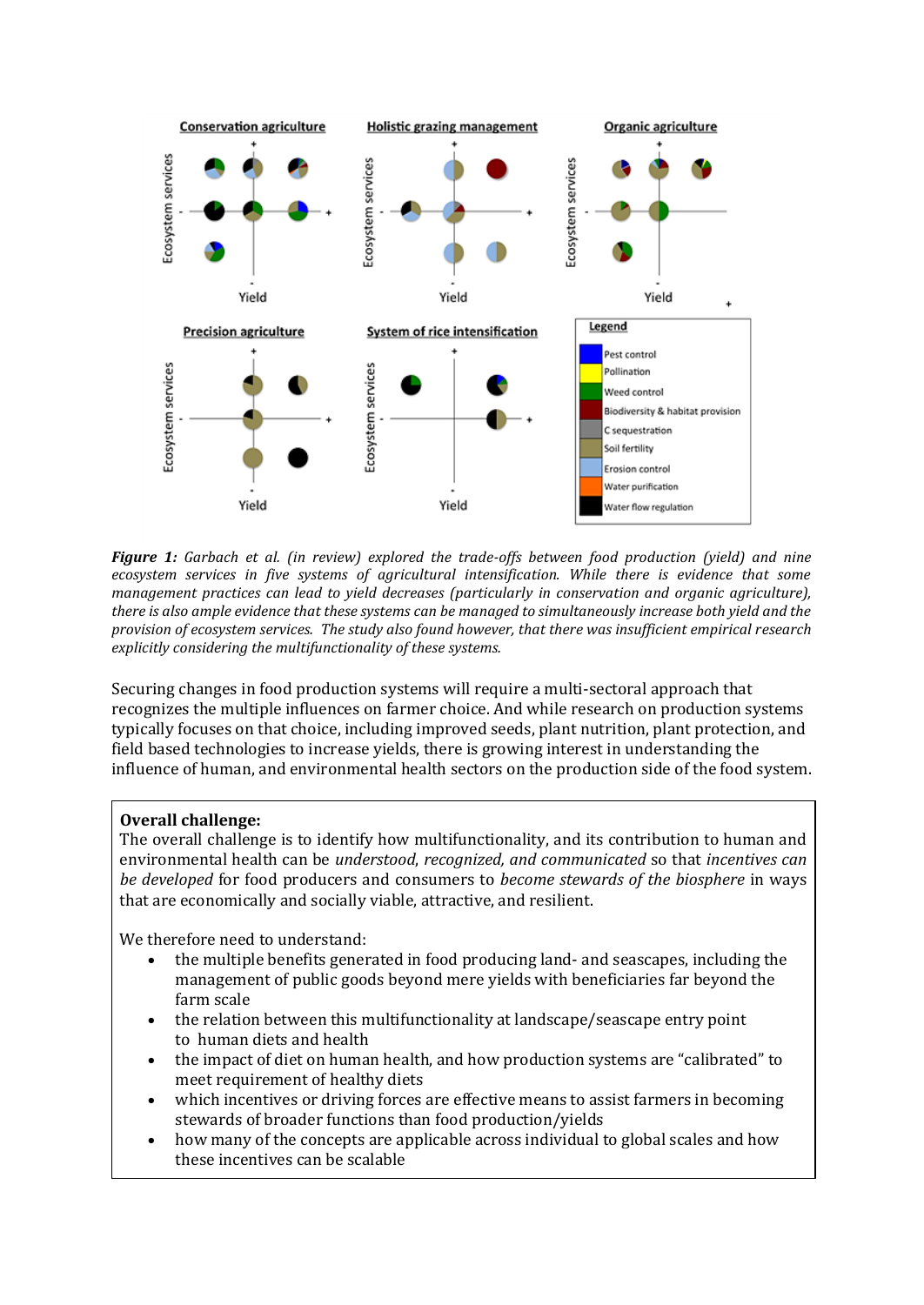# **3. Linking dietary diversity to ecosystems**

# **3.1 Dietary trends as drivers of land allocation**

Access to global-scale health data has allowed for the identification of "harm-causing" foods through their association with increased chronic disease risk. This information has led to the construction of a health-promoting or minimal-risk diet. At the global scale, dietary consumption patterns contributing to ill-health include those that exhibit low fruit consumption, high sodium, low nuts and seeds, low whole grains, and low vegetables. The ideal health-promoting diet, then, requires increases in fruits and vegetables, nuts and seeds, and whole grains, and a reduction in sodium. The concept of the minimal-risk (health-promoting) diet may provide a starting point to lead decisions concerning the allocation of agricultural land and resources to grow the required amount of desirable "protective, and neutral risk" foods from land and sea. For example, at the EAT 2014 event, IHME Director, Christopher Murray (2014b), estimated that *"following the Global Burden of Disease recommended diet would have reduced US health expenditure in 2006-2010 by \$130 billion per year – a 6% reduction"* and begged the question regarding what the potential influence of the health sector would be on agriculture.

Tilman and Clark (2014) similarly suggested that alternative diets could offer both substantial health benefits in the form of preventing diet-related chronic non-communicable diseases, and if widely adopted, could simultaneously reduce global agricultural greenhouse gas emissions, reduce land clearing and biodiversity loss.

Examples such as Tilman and Clark (2014) and Murray (2014a) draw the conceptual relationship between food production, food consumption, human health, and environmental health. Both highlight the impacts of distinct diets (Murray and the Minimal Risk Diet, Tilman and Clark on Mediterranean, Vegetarian, and Pescetarian dietary patterns) on landscapes. Murray alludes to an idealized proportional allocation of land to specific food products, Tilman and Clark to the impacts of each diet on land use conversion and greenhouse gas emissions (two of the Planetary Boundaries). These two examples emphasize how food choice at large scales can influence changes in resource needs and land use practices. These authors argue that incentives to drive change in diets, or change in land use practices can relate to the external costs of the current system; e.g. the cost of healthcare and external environmental effects as potential drivers of changes in agricultural subsidies and incentives, and external environmental costs.

# *Reflection Questions:*

- *1. Many countries where yield gaps persist are relatively poor economies which suffer from significant under-nutrition. What are alternate pathways for securing landscape multifunctionality in the three axes of interest: environmental health, human health, and food security?*
- *2. What is the influence of ministries of health in setting minimum land allocation standards based on health concerns including health care costs? Are health care costs a sufficient driver for land use change and the related transformation of food systems?*

# **3.2. Linking landscape homogenisation/diversification to dietary choices**

Linking dietary diversity to ecosystems needs to be considered at different scales of food systems; individual, farm, landscape, and global. From a small-scale point of view, consumer demand for dietary diversity does not directly translate to diversified farm production systems except in subsistence systems (Remans et al., 2011). This means that a food system that secures diet quality at the individual scale may not reinforce a sustainable, multifunctional landscape in return. However, little is known about how trends in production, homogenisation and nutrition actually interact. There is a global trend to larger scale farming/fisheries driven by fewer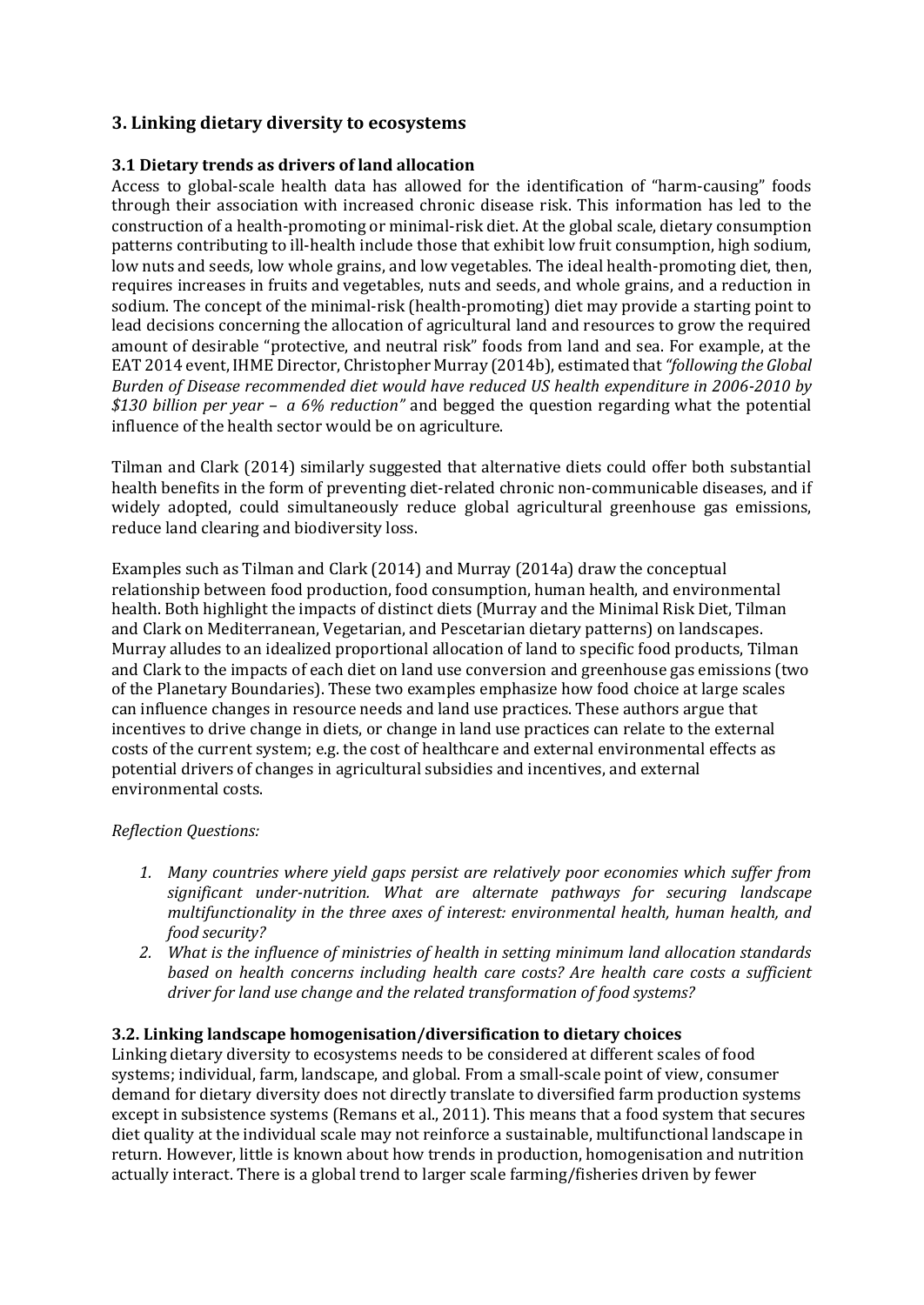individuals and companies involved in food production which both leads to homogenised landscapes and actors. There is also a rapid increase in obesity in low and middle-income countries, where undernutrition remains a huge problem. A hypothesis is that the transition from subsistence farming to commercial farming enables economic growth and improved livelihoods, but also result in changes in access to fresh produce and a transition to diets more heavy in processed foods, meat, salt and sugar, that is less healthy (and unsustainable). Mass global food production by few "big players" also drives misperceptions, for instance in the ability of such companies maintaining diversity at the consumer choice and market levels, but driving landscape simplification and degradation (e.g. Shaver et al., 2015). Khoury et al. (2014) similarly demonstrate this challenge in their study: "whereas global diets are becoming more diverse, landscape diversity is being lost with an important homogenization of food systems in aggregate".

# *Reflection Questions:*

- *3. Which country case study examples can be drawn upon to illustrate links between dietary and landscape diversity?*
- *4. Can we find case studies of transition gradients from smallholder to larger farms, and the repercussions on nutrition and diets?*
- *5. How can desires to secure human health and landscape health counteract trends toward homogenization of diets and landscapes?*

# **3.3. Re-connecting consumers to the biosphere; influencing choice and food literacy**

Through the increasingly interconnected global food system, information and knowledge about the origins, and impacts of food production have become less available for consumers (Sundkvist et al., 2005), which has lead consumers in countries where urbanization is widespread to become disconnected with how food is grown and the impact on sustainability. Since consumer choice has been suggested as an important lever to change sustainability and equity related to agriculture production practices, additional consumer information on how and where food is produced could influence consumer purchasing decisions. In a sub-sector of Western markets in particular, there is growing interest and demand for such information. Marketers are meeting this demand in part through improving product labels to include descriptions of how food is produced such as organic labels. Whole Foods new "Responsibly Grown" label is a more recent example. In some cases, such as Rainforest Alliance Certification, labelling alludes to impacts that extend beyond the farm boundary (biodiversity conservation). In reality, however, impacts are typically restricted to the farm scale and to individual crop, failing to address multifunctionality. This remains one of the single greatest challenges of environmental certification where many of the environmental benefits transcend farm boundaries (Tscharntke et al., 2015).

# *Reflection Questions:*

- *6. To what degree can labels and increasing consumer demand contribute to driving landscape multifunctionality?*
- *7. How can we use growing urbanization to enhance incentives for stewardship of food production landscape and seascapes?*
- *8. What are emerging "Re-connecting markets" (Oehme et al. in prep) that aims to connect urban consumers with food producers, such as Alternative Food Networks, Community Supported Agriculture (AGree – Local Foods: Revitalizing community-based food systems, 2015), and facilitation of distant monitoring by consumers of production practices (e.g. Doles Organic Bananas)*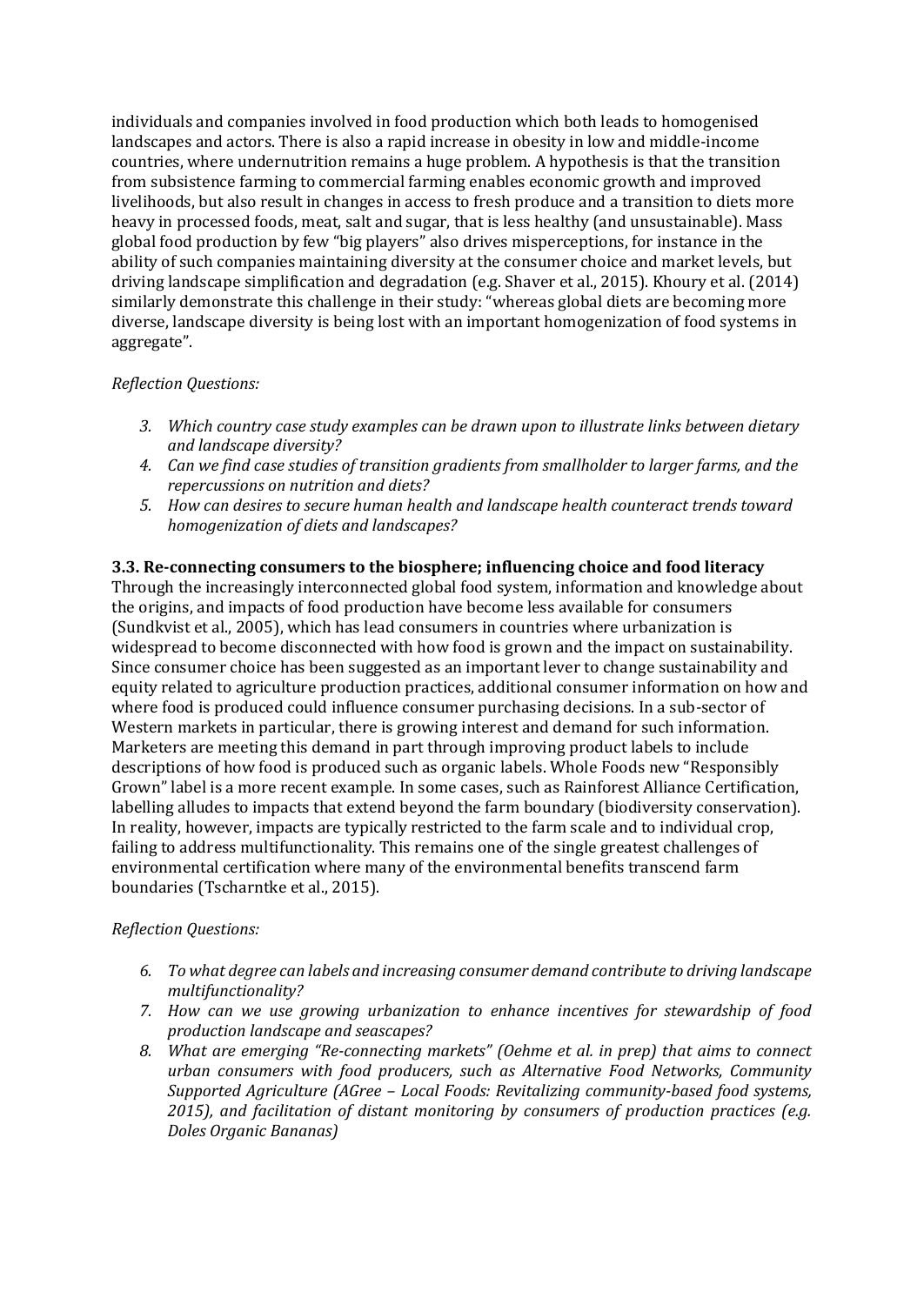# **4. Proposed guiding principles and frameworks for the way forward**

# **4.1 Guiding Principles**

Management and understanding of food systems multifunctionality has struggled with the complexity it entails, and the degree to which intervention actions and opportunity can be context specific. Garnett et al. (2013) in their review of sustainable intensification in agriculture highlight five primary functions of sustainable intensification in addition to food security:

- 1. biodiversity and land use, which included a cursory consideration of ecosystem services,
- 2. animal welfare,
- 3. human nutrition,
- 4. rural economies, and
- 5. sustainable development.

Remans et al. (2015) build on this in their review of the relationship between human health and the environmental articulate ten principles that can guide research action, and intervention evaluation:

- 1. Be coherent with health based dietary guidelines
- 2. Maximize nutritional output (energy, land, water, nutrients, labor) in production, postharvest management, and processing.
- 3. Maximize biological diversity at different levels of the food system, in the landscape, in markets and in diets.
- 4. Minimize greenhouse gas emissions.
- 5. Minimize chemical pollution and water contamination
- 6. Minimize waste and enhance recycling of nutrients through the food system
- 7. Maximize food safety
- 8. Ensure that human rights of worker throughout the food system are supported, including their rights to food and health.
- 9. Improve equity and affordability of food items
- 10. Be adapted to local and changing conditions.

They propose indicators for each of these principles that can be considered to evaluate food systems in relation to human health and welfare, and impacts on environmental condition.

# *Reflection Questions:*

- *9. What mechanisms, or combinations of mechanism exist to support such principles?*
- *10. How would following such principles change the composition and configuration of agricultural landscapes in the developed and developing world?*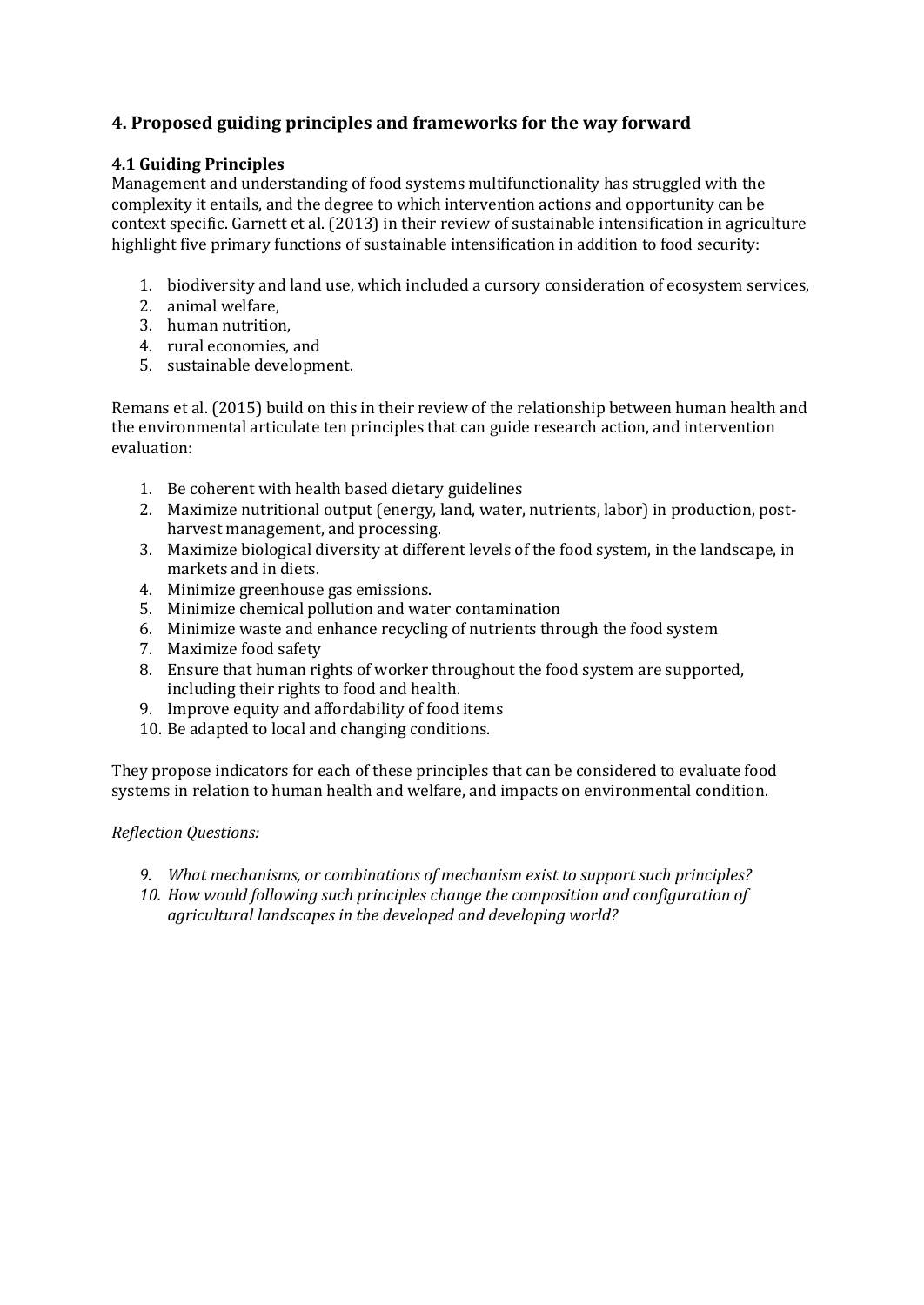# **4.2 Framework**



*Figure 2: The TEEBAgFood framework (Müller et al., 2015) which highlight both the benefits that biodiversity and ecosystems provide to agriculture and food systems, as well as the costs of agriculture both on human systems, as well as on biodiversity and ecosystems.*

The Economics of Ecosystems and Biodiversity (TEEB) has recently launched a review of TEEB for Agriculture and Food (TEEBAgFood) which sets a frame for the elements of sustainable intensification. Unlike Garnett et al. (2013), TEEBAgFood is much more explicit about the role of biodiversity and ecosystems services as inputs into production systems. Their articulation of the agri-food-systems makes the externalities of food production, both positive and negative, explicit, thereby facilitating trade-off analysis between individual management options. The health impacts are currently recognized but not expanded on, either through the disease or food pathways (though TEEBAgFood is keen to expand on both of these this pathways). TEEBAgFood is quite strong on the farm-scale implications of sustainable intensification with the aim of scaling up food value chains and consumption, however, as with many, struggles to avoid entanglement in scaling between farm and fork. Using the framework however, provides an opportunity to consider how both the influences of, and influences on, biodiversity and ecosystem services in agro-food systems. It has been used successfully to analyze the trade-offs between specific management practices as highlighted in the box below on California rice production systems (Case Study 1) that emphasizes the strong nature of health driven pressures on agriculture, and in this case, the unintended positive consequence on biodiversity and ecosystems.

Reflection Question: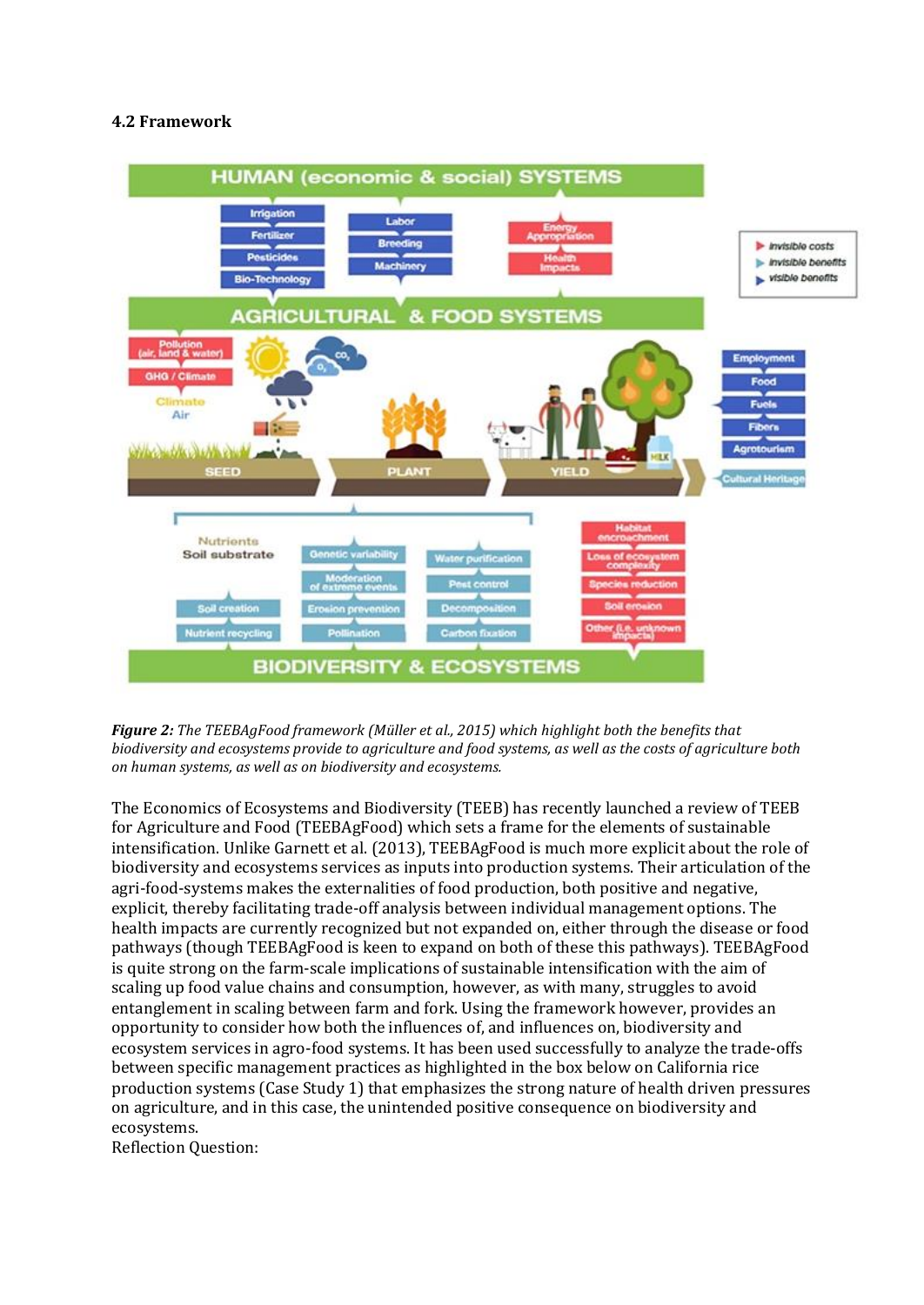11. *The EAT Multifunctional Landscapes work shares many of the aspirations of TEEBAgFood (Figure 2) with a greater focus on the Health Impacts of Agricultural and Food Systems. The working group should reflect on whether the TEEBAgFood conceptualization facilitates providing specific examples of interdependencies between environmental systems, food systems, and human health.*

*Case Study 1:* Human health as a driver of the multifunctionality of California rice production systems

California rice farmers are currently heralded as environmental stewards providing more than 220,000 hectares of wetland habitat used by more than 230 species of migratory waterfowl including more than 10 million wild ducks and geese. However this was not always the case - agricultural expansion was the main driver of wetland loss in the Central Valley of California and rice cultivation was in conflict with waterfowl conservation as rice maturation and harvest coincided with the arrival of migratory waterfowl which fed on the rice driving important yield losses. Two important changes in rice production practices eliminated this conflict. First the development of a fast maturing rice cultivar, CalRose, offset the rice harvest before the arrival of migratory waterfowl reducing yield losses. The second change was driven by air quality and respiratory health concerns of the growing Sacramento metropolitan area which banned the fall burning of rice straw as a means of pest management and rice straw removal. Flooding rice fields in the winter has now become the main means of facilitating rice straw decomposition and has inadvertently doubled the area of migratory waterfowl habitat in the state. Today rice fields in the Central Valley of California, driven by pressure to improve the health consequences of cultivation practices, have become globally recognized for their high yields (9000 kg ha) and quality, contribution to wetland conservation valued at between \$35 million to \$4 billion annually in habitat and recreational hunting - nearly equal to the \$5 billion value of the rice harvest itself. Other recognized functions of this production landscape include flood protection for the city of Sacramento, drinking water quality, and environmental flows to the San Francisco Bay estuary.

*Source: FAO, Bioversity, IRRI. TEEBAgFood feeder study on rice production systems.*

# **5. Future directions**

There is growing recognition of the value of systems based approaches to sustainability (Liu et al., 2015; Mace, 2014), and particularly of the ability of systems approach to help unravel complexity, reveal mechanisms and feedbacks between systems component, to synergistically address multiple issues simultaneously, and to improve efficiencies. The central role food production plays in environmental condition and human health begs for a systems approach that can guide policies, incentives, practices and behavioral changes that create the operational space for enhancing the sustainability of food systems. Major challenges of fostering a systems and sustainability frame to agri-food systems include an increasingly centralized food production, processing and distribution systems, and strong concerns regarding the capacity of production systems to meet the needs of a growing, and increasingly wealthy global population. Evidence that sustainable food production systems can meet global needs with the sustainability frameworks (such as the SDG's) are urgently needed, accompanied by innovative tools that support sustainable production systems, policies that recognize the coupling of unsustainable production systems on both human health and environmental health, and value chains that give greater value to the "invisible" benefits, both social and environmental, of food production and consumption.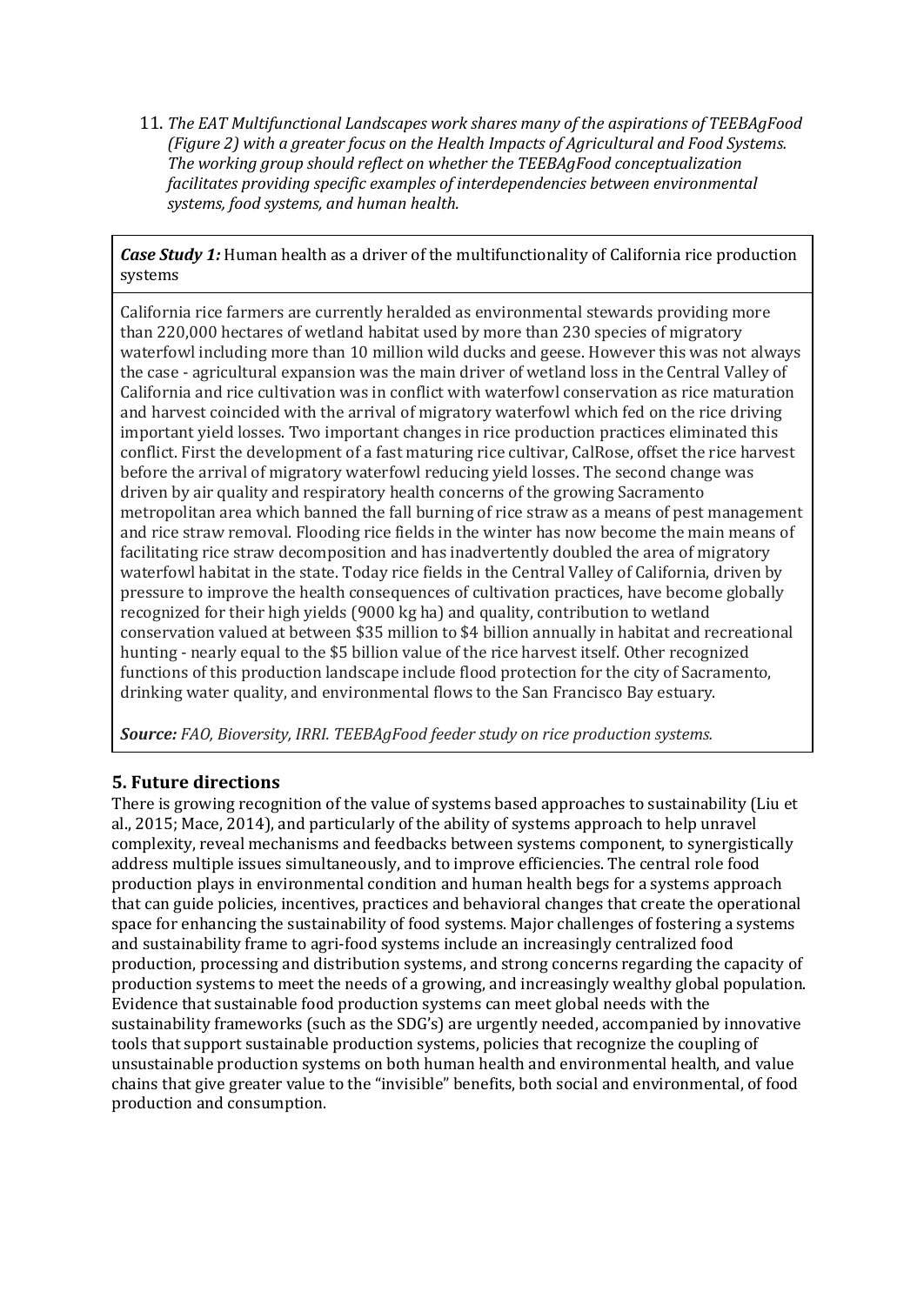# **Annex 1: Concepts and definitions**

## *Landscape and seascape multifunctionality*

The multifunctionality of food producing landscapes and seascapes specifically recognizes the ecological processes that generate human benefits; i.e. so called ecosystem services. Ecosystem services are the conditions and processes through which ecosystems, and the species that make them up, sustain and fulfill human life (Daily, 1997). The definition emphasizes the interaction between people and nature. From a practical point of view, the definition suggests that ecosystem services can be measured and understood through changes in ecosystem state, and the impact of this change on human well-being or livelihood values.

## *Agroecosystems*

Ecosystems are a biological community of interacting organisms and their physical environment. We emphasis here that agricultural systems are also ecosystems, sometimes classified as agroecosystems. Agroecosystems are unique in that the "biological community" is largely human controlled by the selection of cultivated plants and animals. These can be complemented by a suite of associated species that can play positive or negative roles in production systems. Farmer choice of management practices determines the composition and configuration of the biological community of agroecosystems with consequences in both food production as well as a multiple other agroecosystem functions and services, and thus multifunctionality.

## *(Agro)Biodiversity*

Diversity is fundamental for providing ecosystem services in agriculture, and for building resilience of production systems in the face of uncertainty and disturbance (Folke, 2006, Biggs et al., 2012). All landscapes and seascapes consist of a diverse set of organisms that sustain the major functions of that system. *Functional diversity* is the diversity of groups of organisms that have different roles in the ecosystem; e.g. primary producers, grazers, predators, pollinators, nitrogen fixers and decomposers. To sustain these functions over time and in response to environmental change and variability, it is important to maintain *redundancy* of organisms within these functions, so that if one species is lost the function can still be maintained (LaLiberte et al., 2010). *Response diversity is* the diversity of responses that exist in a functional group to different disturbances and is very important for resilience. Two examples that have garnered attention in the recent press are the decline of European honeybees in production systems. California again serves as a good example where pollination services provide a real cost to fruit and nut production valued at (number) in bee hives rented to farmers. The combined pressures of bee parasites, insecticide use, low native pollinator diversity, and now 4 years of drought have placed significant pressure on the European honeybee and its capacity to support fruit and nut production. Some ecologists are investigating whether focusing on increasing in field habitat for native pollinators would be both a more cost effective, and more resilience means of securing this service. Pollination services are particularly important in the production of the basic foods of the low risk diet which in many cases are dependent on pollination for fruit and seed production.

#### *Agricultural sustainability and sustainable intensification*

Sustainable intensification means a productive agriculture that conserves and enhances natural resources. It uses an ecosystem approach that draws on nature's contribution to crop growth and applies appropriate external inputs at the right time, in the right amount. (FAO, 2011 "Save and Grow"). The Economics of Ecosystems and Biodiversity (TEEB) has recently launched a review of TEEB for Agriculture and Food (TEEBAgFood) which sets a frame for the elements of sustainable intensification.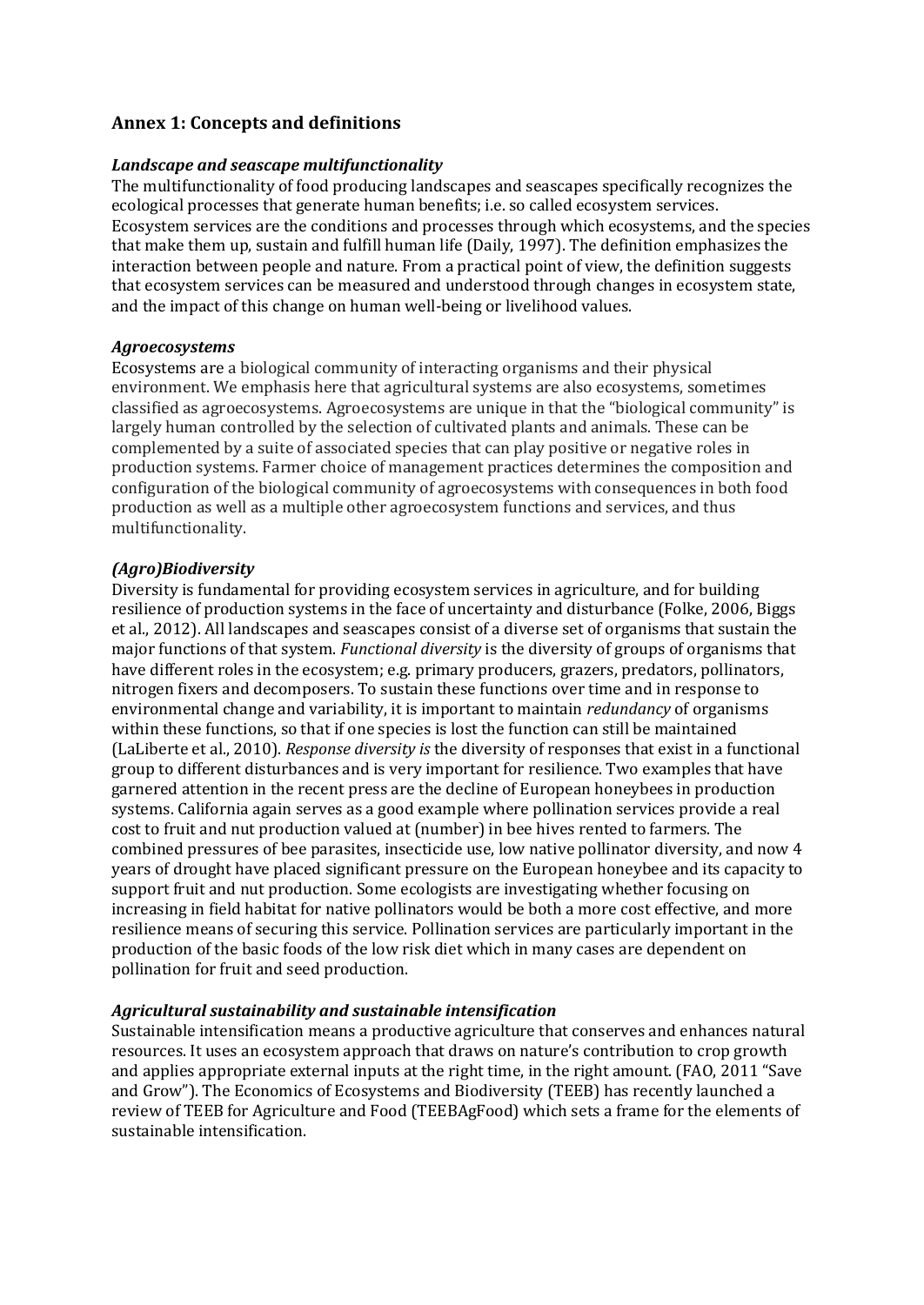# *Sustainable diets*

Sustainable diets are diets with low environmental impacts which contribute to food and nutrition security and to a healthy life for present and future generations. Sustainable diets are protective and respectful of biodiversity and ecosystems, culturally acceptable, accessible, economically fair and affordable; nutritionally adequate, safe and healthy; while optimizing natural and human resources (Burlingame & Dernini, 2012)*.* Diets have a complex nature, as foods and nutrients are consumed in combinations that can induce interactions and synergies between dietary components.

# *Diet quality*

Diet quality is defined according to the type and amount of foods and/or nutrients consumed, in terms of:

- Desirable foods or food groups to be consumed (e.g. whole grains, fruits, vegetables, fish, nuts and seeds, beans and legumes, milk, and dietary fiber)
- Adequacy of nutrient intake (meeting energy, macro- and micronutrient requirements)
- Restricted intake of specific nutrients (related to a maximum energy contribution by fat, especially by saturated fat, cholesterol, and mono- and di-saccharides)
- Avoidance of unwanted food components, foods or food groups (like sugar, or sugar sweetened beverages, trans-fats, sodium).

# **Annex 2: Linking concepts, challenges and barriers to change across agricultureecosystems-nutrition**

Here we "pair" challenges and/or concepts that have mostly been addressed separately in the different fields of agriculture/ecosystems on the one hand and health/nutrition on the other. We do know that we simplify the arguments.

# *A. Yield/Energy Intake vs Resilience/Diet Quality*

#### *Agriculture*

Focus has been on increased production and yield with feeding a 2050 populations as the rallying point. Shift needed towards multifunctional and resilient landscapes that also provide adequate and nutritious food of higher quality

#### *Nutrition*

Focus has been on overall energy intake sufficient for body mass/growth and development Shift needed towards adequate nutrient intakes (both macro and micro) that come from a food system that is environmentally responsible/supportive.

# *B. Functional Diversity/Dietary Diversity*

#### *Agriculture*

To provide ecosystem services, require many different plants and animals that offer various functions within a landscape, to build resilience of the system should a species disappear, another can serve that function.

#### *Nutrition*

To provide adequate nutrition, many different plant and animal sources need to be consumed. As seasonal change in food supply occurs, this diversity allows for one nutritious food to be replaced by another that will maintain adequate nutrient intakes year-round.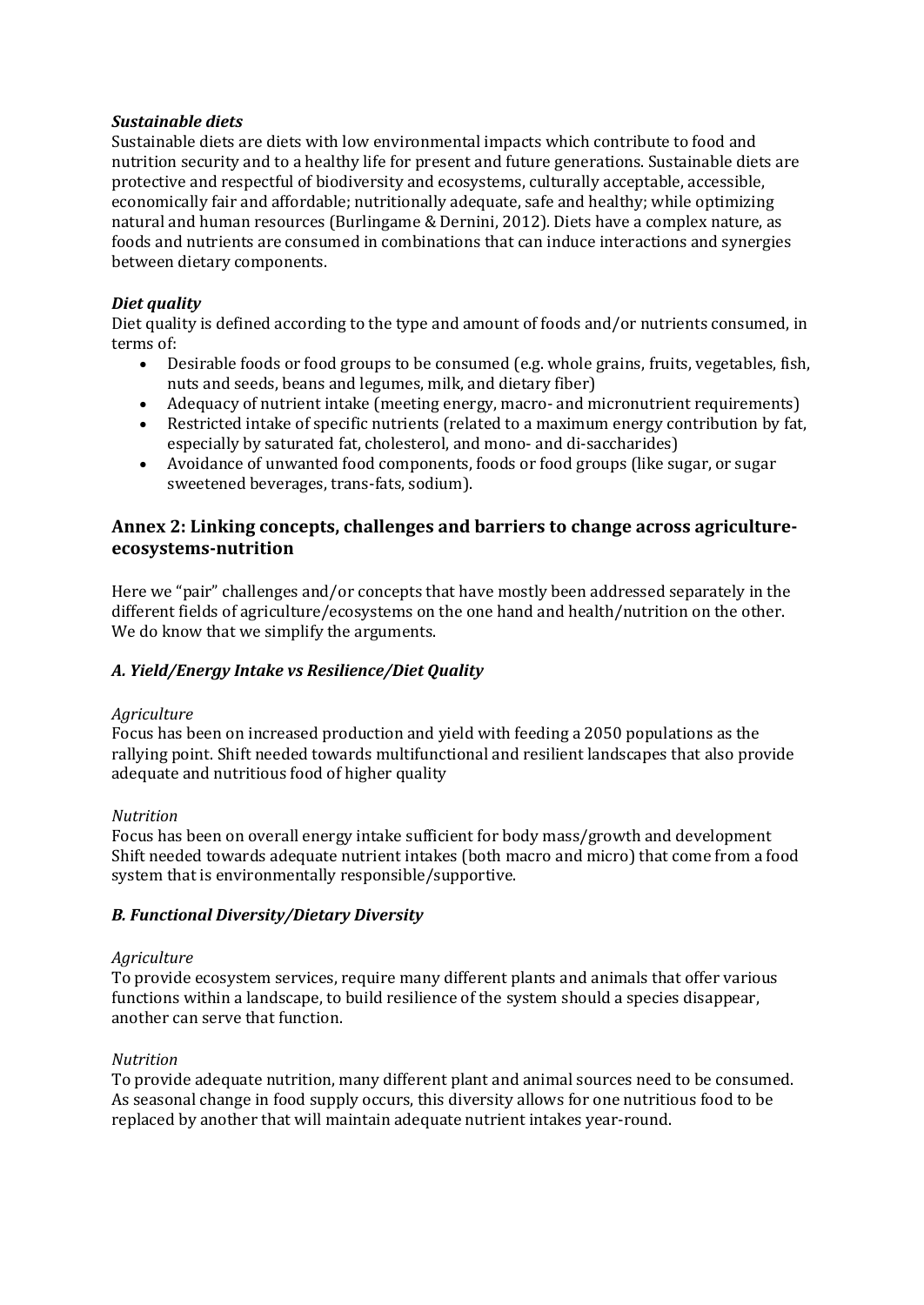# *C. Pairing (Synergies)*

# *Agriculture*

Pairing certain plants/animals together creates benefits over and above what each can contribute on its own.

#### *Nutrition*

Pairing certain foods together enhances nutrient absorption and satiety, and can ensure intake of all essential amino acids (especially for vegetarian/vegan-based diets) and nutrients in the amounts required on a daily basis for optimal health.

# *D. Culture & Tradition*

#### *Agriculture*

Traditional agriculture tied to cultural values, heritage, generational connection, increased plant and animal diversity, connection with the land (emotional, mental and physical well-being).

#### *Nutrition*

Traditional diets tied to cultural values, heritage, generational connection, special occasions, increased diet diversity, connection with and greater appreciation of the land responsible for food production (emotional, mental and physical well-being).

## *E. Keystones*

#### *Agriculture*

Keystone plant and animal species identified in ecosystems that are disproportionately important for its success in providing services and/or building resilience.

#### *Economic/Food Industry*

Keystone actors that have the potential to massively impact and revamp landscapes, seed supply, agriculture and food supply on a global scale.

# *F. The importance of re-education and re-connection with food systems*

#### *Agriculture*

Loss of traditional knowledge and learning about farming techniques (crop rotation, plant pairing/pest resistance strategies, zero tillage, seed conservation and trade, home gardening technologies, simultaneous plant and animal land use) and loss of agricultural training/exposure in schools/the community/media/national programmes.

#### *Nutrition*

Loss of traditional knowledge and learning about food preparation/preservation/cooking methods that retain nutrient content of foods, how to utilize multiple parts of plants and animals (currently 1/3 of food is wasted or lost (Remans et al., 2015)), how to plan ahead for dry season/changes in food availability, loss of balanced and nutritious traditional food recipes, children not exposed to food production or whole foods, only packets. Children unable to identify foods, particularly fruits and vegetables, let alone which foods are nutrient-rich.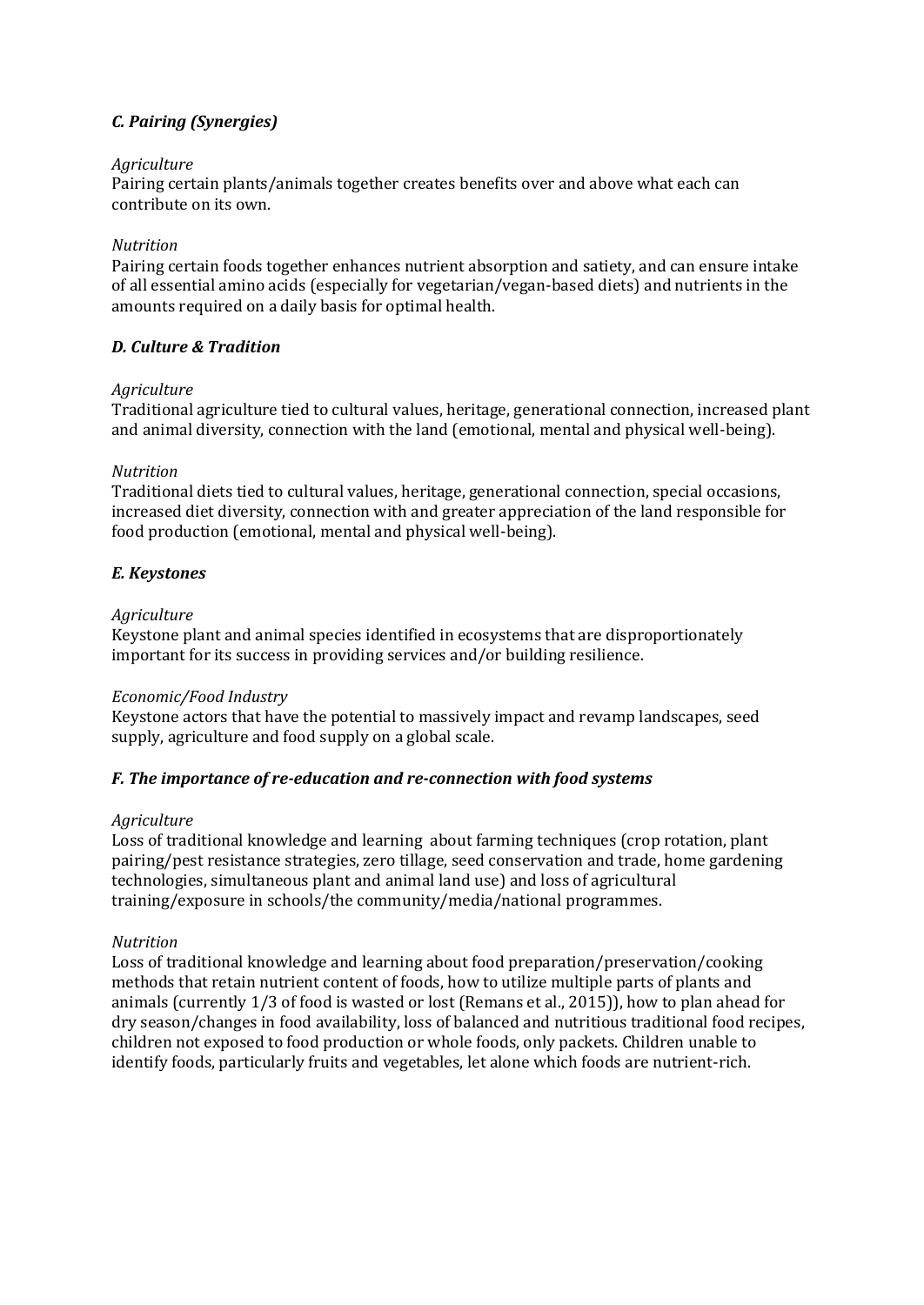# *G. Certifications/Standards*

# *Landscapes*

Landscape certification is still in its infancy, but considered to be an important concept in securing landscape functions and motivating change (Tscharntke et al., 2015).

# *Agriculture*

Certification systems have essentially pushed smallholder farmers out of business or into loan traps. Decreased diversity in crops due to requirement to use commercial seed. More organic/traditional farming techniques not viable to produce marketable (and therefore profitable) food as do not meet strict and technical certification standards.

## *Nutrition*

Smallholder or traditional food producers unable to sell foods on an international scale/build capacity due to strict health and safety codes associated with the collection, processing and preserving of food products (even though this type of food production has proven safer and healthier than large factory/farm production).

# *H. Impact of Modernisation/Globalisation on agriculture and nutrition/health*

## *Agriculture*

Began as highly diverse, multifunctional forest and sustainable grassland, plentiful in ecosystem services, showing high functional and response diversity and high resilience

- then shifted to somewhat diverse agricultural land with crop rotation, trees present, the use of buffer strips
	- again shifted again to monocrop agricultural land requiring large amounts of external inputs, high water usage, no crop rotation
		- which has resulted in ecosystem degradation, and contributed to climate change

# *Nutrition*

Began as traditional diverse diets, largely unprocessed, inclusion of wild edibles, nutrients were retained, and cultural linkages were strong

- then shifted to both decreased and increased diet diversity, more international import and export, decreased nutrient content due to high processing and distance from farmer to plate
	- and shifted again to diet made up of staple foods, highly processed or reformulated
		- which has resulted in double burden of nutrition = malnutrition/obesity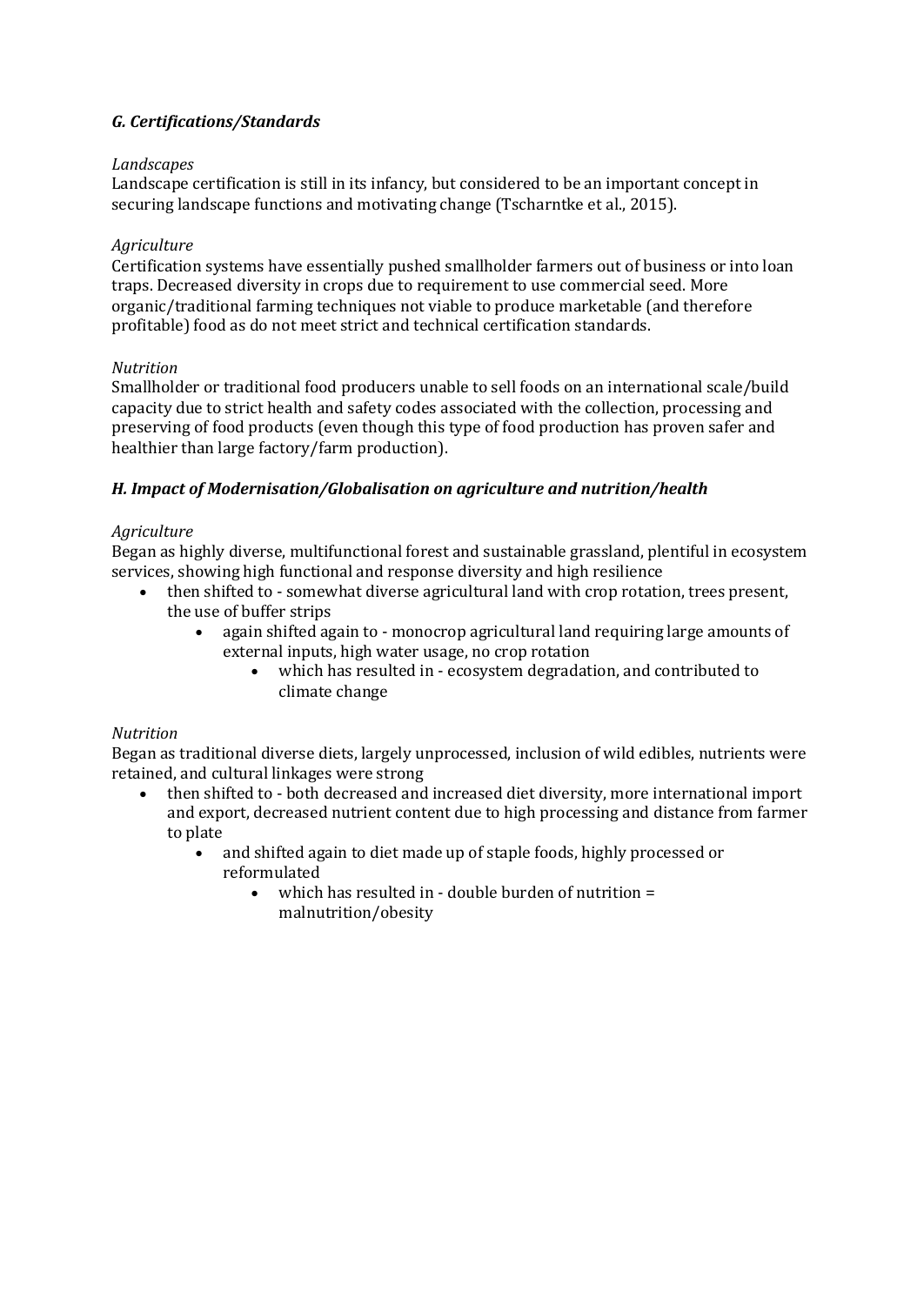# **References**

- AGree Recommendations. (2015). Local Food: Revitalizing Community-based Food Systems. [\(http://www.foodandagpolicy.org/](http://www.foodandagpolicy.org/) ).
- Biggs, R., Schlüter, M., Biggs, D., Bohensky, E. L., BurnSilver, S., Cundill, G., ... & West, P. C. (2012). Toward principles for enhancing the resilience of ecosystem services. *Annual Review of Environment and Resources*, *37*, 421-448.
- Burlingame, B. A., & Dernini, S. (2012). Sustainable diets and biodiversity. International Scientific Symposium Biodiversity and Sustainable Diets United against Hunger (2010: Rome, Italy). FAO.
- Daily, G. (1997). Nature's services: societal dependence on natural ecosystems. Island Press.
- Diamond, J. (2012). The world until yesterday: what can we learn from traditional societies?. Penguin.
- FAO (2011). Save and grow: a policymaker's guide to sustainable intensification of smallholder crop production. Rome, Italy: Food and Agriculture Organization of the United Nations.
- FAO (2014b). The State of World Fisheries and Aquaculture. Fisheries and Aquaculture Department, Food and Agriculture Organization, Rome, Italy.
- FAO, IFAD and WFP. 2014. The State of Food Insecurity in the World 2014. Strengthening the enabling environment for food security and nutrition. Rome, F.
- Fischer, E. M., & Knutti, R. (2015). Anthropogenic contribution to global occurrence of heavyprecipitation and high-temperature extremes. Nature Climate Change.
- Foley, J. A., Ramankutty, N., Brauman, K. A., Cassidy, E. S., Gerber, J. S., Johnston, M., ... & Zaks, D. P. (2011). Solutions for a cultivated planet. Nature, 478(7369), 337-342.
- Folke, C. (2006). Resilience: The emergence of a perspective for social–ecological systems analyses. Global environmental change, 16(3), 253-267.
- Forouzanfar, M. H., Alexander, L., Anderson, H. R., Bachman, V. F., Biryukov, S., Brauer, M., ... & Ali, M. K. (2015). Global, regional, and national comparative risk assessment of 79 behavioural, environmental and occupational, and metabolic risks or clusters of risks in 188 countries, 1990–2013: a systematic analysis for the Global Burden of Disease Study 2013. The Lancet.
- Galaz, V., Gars, J., Moberg, F., Nykvist, B., & Repinski, C. (2015). Why Ecologists Should Care about Financial Markets. Trends in Ecology & Evolution, 30(10), 571-580.
- Garnett, T., Appleby, M.C., Balmford, A., Bateman, I.J., Benton, T.G., Bloomer, P., Burlingame, B., Dawkins, M., Dolan, L., Fraser, D., Herrero, M., Hoffmann, I., Smith, P., Thornton, P.K., Toulmin, C., Vermeulen, S.J., Godfray, H.C.J., (2013). Sustainable Intensification in Agriculture: Premises and Policies. Science 341, 33-34.
- GBD Collaborators. (2013). Global, regional, and national comparative risk assessment of 79 behavioural, environmental and occupational, and metabolic risks or clusters of risks in 188 countries, 1990–2013: a systematic analysis for the Global Burden of Disease Study 2013.(https://www.healthdata.org/sites/default/files/files/research\_articles/2015/GB D2013\_RiskFactors\_TheLancet\_0.PDF)
- Haddad, L., Achadi, E., Bendech, M. A., Ahuja, A., Bhatia, K., Bhutta, Z., ... & Reddy, K. S. (2015). The Global Nutrition Report 2014: Actions and Accountability to Accelerate the World's Progress on Nutrition. The Journal of nutrition, 145(4), 663-671.
- Hodbod, J., & Eakin, H. (2015). Adapting a social-ecological resilience framework for food systems. Journal of Environmental Studies and Sciences,5(3), 474-484.
- Howard, P.H. (2009). Visualizing consolidation in the global seed industry: 1996–2008. Sustainability, 1(4), 1266-1287.
- Imamura, F., Micha, R., Khatibzadeh, S., Fahimi, S., Shi, P., Powles, J., ... & Global Burden of Diseases Nutrition and Chronic Diseases Expert Group (NutriCoDE. (2015). Dietary quality among men and women in 187 countries in 1990 and 2010: a systematic assessment. The Lancet Global Health, 3(3), e132-e142.
- Khoury, C. K., Achicanoy, H. A., Bjorkman, A. D., Navarro-racines, C., Guarino, L., Flores-palacios, X., … Struik, P. C. (2015). Estimation of countries ' interdependence in plant genetic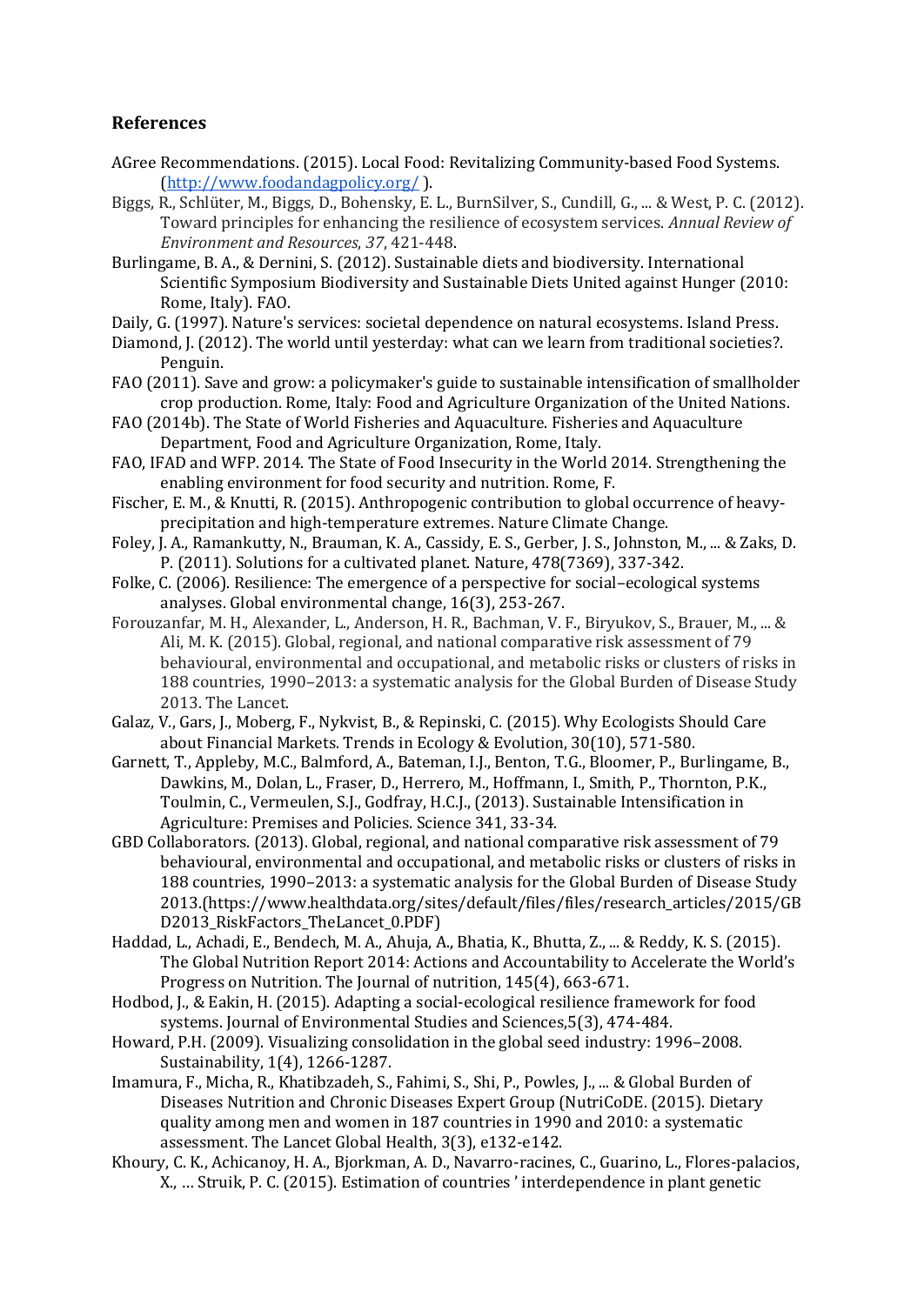resources provisioning national food supplies and production systems. The International Treaty, Research 8, FAO.

- Khoury, C. K., Bjorkman, A. D., Dempewolf, H., Ramirez-Villegas, J., Guarino, L., Jarvis, A., ... & Struik, P. C. (2014). Increasing homogeneity in global food supplies and the implications for food security. Proceedings of the National Academy of Sciences, 111(11), 4001-4006.
- Laliberte, E., Wells, J. A., DeClerck, F., Metcalfe, D. J., Catterall, C. P., Queiroz, C., ... & Mayfield, M. M. (2010). Land‐use intensification reduces functional redundancy and response diversity in plant communities. Ecology letters, 13(1), 76-86.
- Liu, J., Mooney, H., Hull, V., Davis, S. J., Gaskell, J., Hertel, T., ... & Li, S. (2015). Systems integration for global sustainability. Science, 347(6225), 1258832.
- Mace, G. (2014). Whose Conservation. Science 345(6204):1558-1560. Millennium Ecosystem Assessment, (2005). Ecosystems and Human Well-being: Synthesis. Island Press, Washington, DC.
- Monteiro, C. A., Levy, R. B., Claro, R. M., de Castro, I. R. R., & Cannon, G. (2011). Increasing consumption of ultra-processed foods and likely impact on human health: evidence from Brazil. Public health nutrition, 14(01), 5-13.
- Müller, A., Sukhdev, P., Miller, D., Sharma, K., & Hussain, S. (2015). Towards a Global Study on the Economics of Eco-Agri-Food Systems. The Economics of Ecosystems & Biodiversity. TEEB for Agriculture and Food.
- Murray, C. J. (2014a). The Director's View, Issue 13. [\(http://www.healthdata.org/newsletters/impact-13/directors-view\)](http://www.healthdata.org/newsletters/impact-13/directors-view).
- Murray, C. (2014b). Presentation given to the first EAT Stockholm Food Forum ( [https://www.youtube.com/watch?v=hg4qBjUS\\_aM](https://www.youtube.com/watch?v=hg4qBjUS_aM%20) ).
- Österblom, H., Jouffray, J. B., Folke, C., Crona, B., Troell, M., Merrie, A., & Rockström, J. (2015). Transnational corporations as' keystone actors' in marine ecosystems. PloS one, 10(5), e0127533-e0127533.
- Remans, R., Ahmed, S., Herforth, A., Fanzo, J., DeClerck, F. (2015). Towards sustainable, healthy food systems. Promoting synergies between human and environmental health. Perspective Paper.
- Remans, R., Flynn, D. F., DeClerck, F., Diru, W., Fanzo, J., Gaynor, K., ... & Palm, C. A. (2011). Assessing nutritional diversity of cropping systems in African villages. PLoS One, 6(6), e21235.
- Rocha, J.-C., G. D. Peterson, R. Biggs. (2015). Regime shifts in the Anthropocene: drivers, risks, and resilience. PLoS ONE 10(8): e0134639.
- Rockström, J., Steffen, W. L., Noone, K., Persson, Å., Chapin III, F. S., Lambin, E., ... & Foley, J. (2009). Planetary boundaries: exploring the safe operating space for humanity.
- Rosling H. (2014). Presentation given to the first EAT Stockholm Food Forum. [\(https://www.youtube.com/watch?t=6&v=sEP0YE-bd4Q\)](https://www.youtube.com/watch?t=6&v=sEP0YE-bd4Q).
- Shaver, I., Chain-Guadarrama, A., Cleary, K. A., Sanfiorenzo, A., Santiago-García, R. J., Finegan, B., ... & Waits, L. P. (2015). Coupled social and ecological outcomes of agricultural intensification in Costa Rica and the future of biodiversity conservation in tropical agricultural regions. *Global Environmental Change*, *32*, 74-86.
- Steffen, W., Richardson, K., Rockström, J., Cornell, S. E., Fetzer, I., Bennett, E. M., ... & Sörlin, S. (2015). Planetary boundaries: Guiding human development on a changing planet. Science, 347(6223), 1259855.
- Sundkvist, Å., Milestad, R., & Jansson, A. (2005). On the importance of tightening feedback loops for sustainable development of food systems. Food Policy, 30(2), 224-239.
- Tilman, D., & Clark, M. (2014). Global diets link environmental sustainability and human health. Nature, 515(7528), 518-522.
- Tscharntke, T., J.C. Milder, G. Schroth, Y. Clough, F. DeClerck, A. Waldron, R. Rice, J. Ghazoul. (2015). Conserving biodiversity through certification of tropical agroforestry crops at local and landscape scales. Conservation Letters 8(1):14-23.